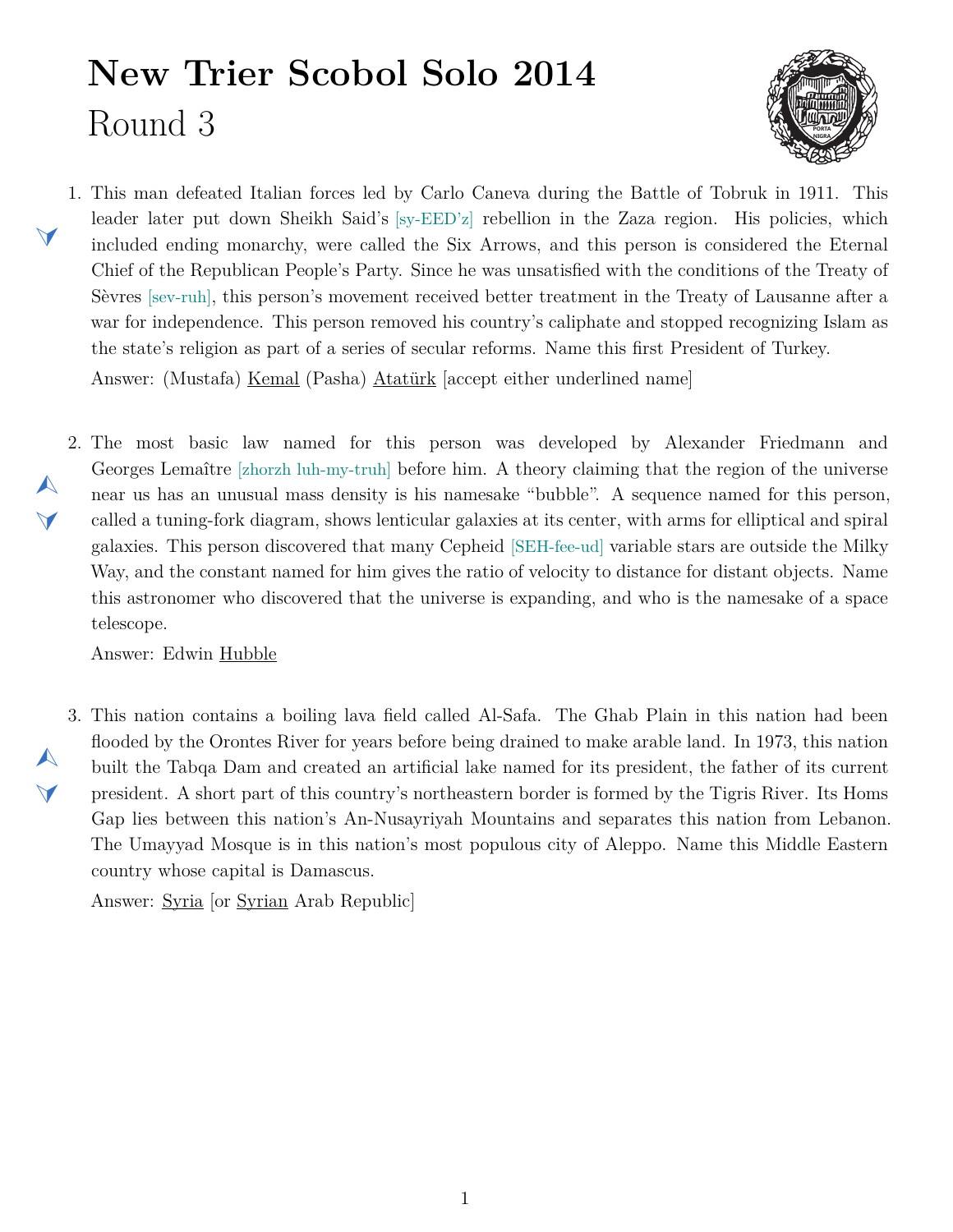<span id="page-1-0"></span>4. This opera contains the song "It rings out so joyful", or "Das klinget so herrlich", during which two characters escape while slaves are made joyful by the sound of bells. Two characters in this opera undergo tests of silence, water, and fire. Near the beginning of this opera, three ladies kill a serpent, but a birdcatcher takes credit for it. This opera takes place after the Circle of the Sun has been taken by the sorcerer Sarastro, and the heroes of this opera are Tamino and Pamina, the former of whom has been given the title object. Name this opera involving the Queen of the Night, written by Mozart.

Answer: *The Magic Flute* [or *Die Zauberflöte*]

 $\blacktriangle$ 

 $\blacktriangleleft$ 

 $\blacktriangle$ 

 $\blacktriangleleft$ 

 $\blacktriangle$ 

 $\blacktriangledown$ 

 $\blacktriangle$ 

 $\blacktriangledown$ 

<span id="page-1-1"></span>5. This country was the home of Mohammed Marwa, whose followers started the Maitatsine riots after he died in 1980. Some of the recent unrest in this country started in the town of Maiduguri in its Borno state, the hometown of the recently deceased Mohammed Yusuf. A 2014 incident took place in this country's town of Chibok. During that incident, Abubakar Shekau was criticized for being seen laughing and dancing in a video while mocking the hash tag Bring Back Our Girls. Name this country headed by Goodluck Jonathan where 276 female students were kidnapped in April 2014 by Boko Haram.

Answer: (Federal Republic of) Nigeria

- <span id="page-1-2"></span>6. The title person of this poem is figuratively addressed as "dear father" after the speaker describes the eager faces of the swaying mass turning and then having the speaker place an arm beneath the head of the title person. This poem opens with the speaker telling the title person that "the prize we sought is won", and each stanza of this poem ends with the words "Fallen cold and dead". This poem uses a ship as a metaphor, noting near the end that "The ship is anchor'd safe and sound, its voyage closed and done" in reference to the preservation of the United States. Identify this Walt Whitman poem, an elegy for President Abraham Lincoln that compares Lincoln to a ship's commanding officer. Answer: "O Captain! My Captain!"
- <span id="page-1-3"></span>7. Although these organisms do not contain the ampullae [AAM-pyoo-lay] of Lorenzini, members of this order do have electroreceptors in their snout. Members of this order have 10 sex chromosomes, and they contain spurs on their ankles that can contain venom. Like marsupials, these organisms lack a corpus callosum [kuh-LOH-sum], and this order gets its name due to the fact that its members urinate, defecate, and reproduce using one hole, the cloaca. This order consists entirely of echidnas [uh-KID-nuhz] and a "duck-billed" organism. Name this order of egg-laying mammals that includes the platypus.

Answer: monotremes [or Monotremata]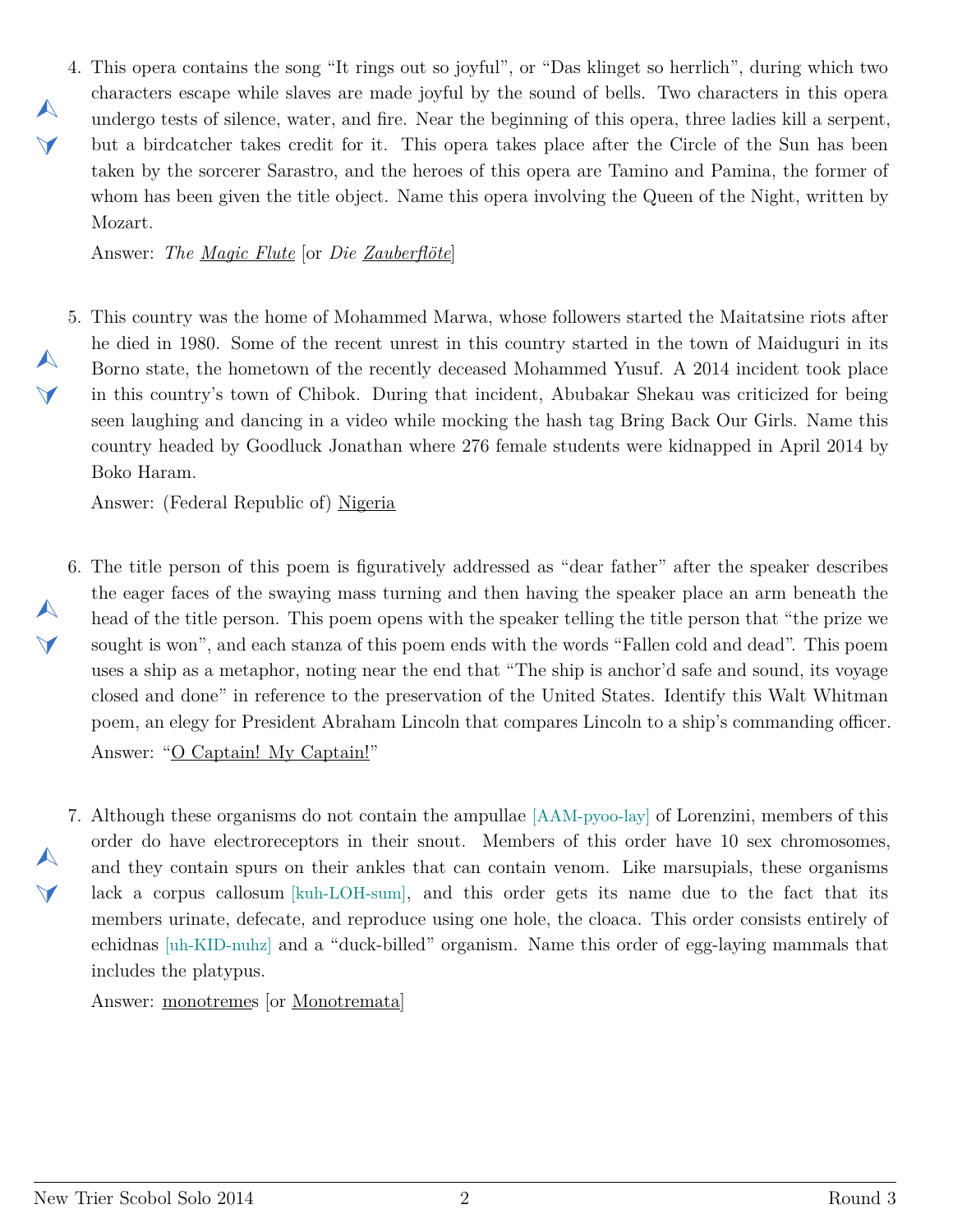<span id="page-2-0"></span>8. This quantity has a short-run marginal curve that crosses its average total and average variable curves at their minimum points. A negative externality is quantified as one of these values applied to an outside party. The advantage to the producer of economies of scale come about due to the decreased average value of this quantity. The value of an unselected alternative is called the "opportunity" type of this quantity. Overhead expenses are the "fixed" type of this quantity, and a common type of analysis contrasts this quantity with benefits. Identify this synonym of price that measures something given up in order to attain something else.

Answer: cost [do not accept "price"]

 $\blacktriangle$ 

 $\blacktriangledown$ 

 $\blacktriangle$ 

 $\vee$ 

<span id="page-2-1"></span>9. One way to parameterize this solid is to set *x* equal to *z* times the cosine of theta, and set *y* equal to *z* times the sine of theta. This solid is generated in spherical coordinates by setting the polar angle equal to a constant, and this solid is generated in cylindrical coordinates by the equation  $z = r$ . Rotations of slices of this solid form quadric surfaces such as ellipsoids and paraboloids; examples of such slices include hyperbolas and parabolas, which are called its "sections". The volume of this shape is calculated by multiplying one-third pi times height times radius squared. Name this shape with an apex at the top and a circle at the bottom.

Answer: cone [accept nappe; prompt on conic]

<span id="page-2-2"></span>10. A meeting just before this event was later called the "Monday Night Conspiracy". A monument to  $\blacktriangle$  $\vee$ this event built by Albert Weinert says "The day will come when our silence will be more powerful than the voice you are throttling today." Those words were the last words of August Spies, who was one of four people hanged after this event for conspiracy to commit murder. Several other people were pardoned by John Peter Altgeld, the governor of Illinois. This event helped lead to the decline of the Knights of Labor and rise of the American Federation of Labor. Name this aftermath of a Chicago labor rally during which a pipe bomb was thrown at police officers.

Answer: Haymarket Square Riot [accept similar answers that include Haymarket]

<span id="page-2-3"></span>11. Rearranging the Eyring ["airing"] equation yields an equation, that, when plotted, has an  $\blacktriangle$  $\vee$ intercept that can be used to determine the change in this quantity for a transition state. Léon Brillouin [lay-aw breel-waan] coined a phrase for the amount of this quantity exported from a living system, which is prefixed with "neg". The steps of the Carnot cycle keep either temperature or this quantity constant. Boltzmann's theorem states that this quantity is proportional to the natural logarithm of the number of microstates of the system. The second law of thermodynamics states that in an isolated system this quantity cannot decrease. Name this quantity that measures "disorder". Answer: entropy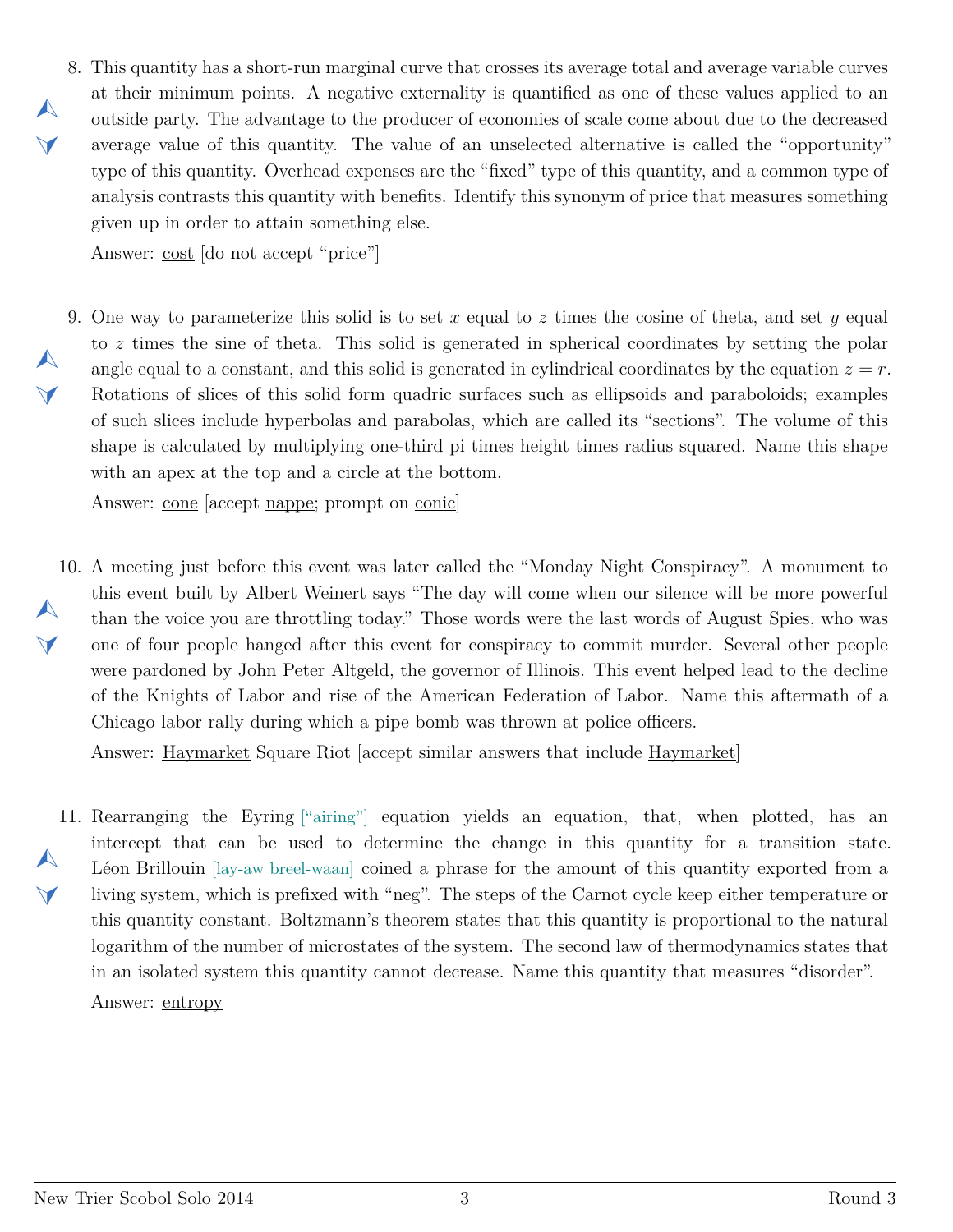<span id="page-3-0"></span>12. In one play by this writer, David McComber ends the relationship between his daughter Muriel and  $\blacktriangle$  $\vee$ Richard Miller after Richard quotes from authors such as Omar Khayyám. Another of this writer's works, which ends with Smithers yelling at Lem after Lem's soldiers shoot the title character, is set on a Caribbean island. In another play, a character remembers his wife Bess, who died twenty years earlier, and another character justifies murdering his wife after explaining that he has overcome alcoholism. Name this playwright of *Ah, Wilderness!*, *The Emperor Jones*, and *The Iceman Cometh*, who wrote about the Tyrone family in *Long Day's Journey into Night*.

Answer: Eugene (Gladstone) O'Neill

<span id="page-3-1"></span>13. A scroll and an open vial of ink lay on the ground in this painting, near a box on which the artist's  $\blacktriangle$  $\blacktriangleleft$ initials are inscribed. A distraught figure dressed in blue rests his hands and face against a stone archway on the left of this painting, past which there are three figures ascending a staircase in the background. The central figure of this painting points his index finger up while a friend clutches at his knee; he reaches his other hand toward a goblet containing poison. Name this painting by Jacques-Louis David [zhahk loo-ee dah-veed] depicting the title Greek philosopher as he is about to consume hemlock.

Answer: *The Death of Socrates* [or *La Mort de Socrate*]

<span id="page-3-2"></span>14. U.S. military involvement in this nation dates to a naval flotilla sent in 1909 when President  $\blacktriangle$  $\blacktriangledown$ José Zelaya [hoh-ZAY zeh-LYE-ah] threatened to execute two Americans. The 1912 U.S. occupation of this nation was triggered by a rebellion that captured ships funded through "Dollar Diplomacy". The 1925 U.S. occupation of this nation enforced the Bryan-Chamorro Treaty and dealt with rebel leader Augusto Sandino, largely there to prevent a second Central American canal from being built. After this nation's Anastasio Somoza was overthrown in 1979, the U.S. began illegally funding Contra rebels through arms sales to Iran. Name this nation currently led by Daniel Ortega from Managua. Answer: (Republic of) Nicaragua [or (República de) Nicaragua]

<span id="page-3-3"></span>15. One novel by this author begins with the narrator being repeatedly asked if he is sick by a stewardess  $\blacktriangle$  $\blacktriangledown$ as the plane lands in Hamburg. That narrator then remember's his friend's suicide after a billiards game. In another novel by this author, a woman tells a man that he has a spot of paint on the back of his neck so that she can kill him. That woman kills several men who abuse women. In that novel, Fuka-Eri talks to Azami and Tengo about the events in the novel *Air Chrysalis*. This author wrote about lost cats in *The Wind-Up Bird Chronicle* and *Kafka on the Shore*. Name this author of *Norwegian Wood* and *1Q84*.

Answer: Haruki Murakami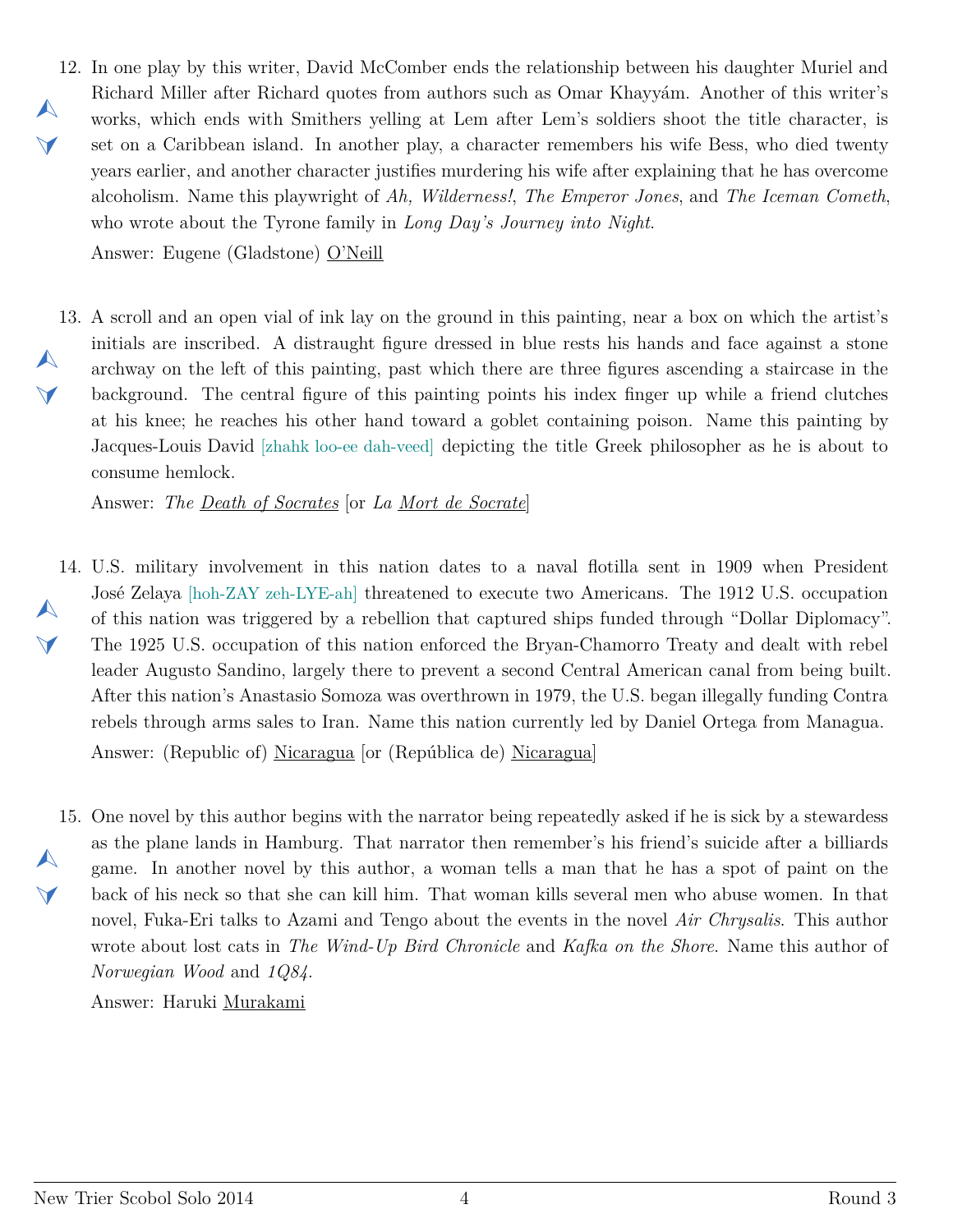- <span id="page-4-0"></span>16. To celebrate the millennium of the arrival of Saints Methodius and Cyril in Slovakia, this composer  $\blacktriangle$  $\vee$ wrote *Slavimo Slavno Slaveni!* One of this composer's six *Grandes Études de Paganini* includes *La campanella*. This composer wrote a series of études when he was fifteen that he later updated and dedicated to his teacher Carl Czerny ["CHAIR"-nee]. He eventually edited both of those sets to make them easier to play, and one of them is now the *Transcendental Études*. This composer also used several folk dances called lassans and friskas in a series of nineteen pieces. Name this composer of the *Hungarian Rhapsodies* who also wrote symphonic poems such as *Les préludes*. Answer: Franz Liszt
- <span id="page-4-1"></span>17. This leader's chancellor, who strongly criticized the pope through the dialogue "Lactantius", was  $\blacktriangle$  $\blacktriangledown$ Alfonso de Valdés. This leader tried to reunite the Church by ordering Johannes Gropper to write a book that was given to Martin Bucer before the Diet of Regensburg. This ruler gained Naples and gave away Milan, which he later recaptured, in the Treaty of Noyon with Francis I of France. Following this leader's attack on Rome, he pushed Pope Paul III to convene the Council of Trent. This leader provided Ferdinand Magellan's ships. Name this 16<sup>th</sup>-century Habsburg monarch who abdicated to his son Philip I in Spain and to Ferdinand I in the Holy Roman Empire.

Answer: Charles V of the Holy Roman Empire [or Charles I of Spain; prompt on Charles I]

<span id="page-4-2"></span>18. This character lowers her opinion of a man because he travels 16 miles each way to London for a haircut. She plans to reject a dinner invitation at the Coles' house but then accepts it. This character regrets one of her mistakes because it is such a blow for Harriet. This character is described as "handsome, clever, and rich", and she encouraged the relationship between Mr. Weston and her governess Miss Taylor. When this character loses interest in Frank Churchill, he marries Jane Fairfax, and this character then falls in love with George Knightley. Name this matchmaker who is the title character in a novel by Jane Austen.

Answer: Emma Woodhouse [accept either]

<span id="page-4-3"></span>19. Several of these things are collected in the 12<sup>th</sup>-century text Blue Cliff Record, and they are used  $\blacktriangle$  $\Delta$ in the Soto and Rinzai sects. Several of these things involve people who deserve blows, and one of them can involve either three pounds of flax or the cypress tree in the courtyard. Often used in Japan, these things are supposed to provoke great doubt, which may be helpful during meditation by reducing analytical and egotistical thought. One of these things is a question asking what sound is made by one hand clapping. Name these questions and paradoxical statements used to encourage enlightenment under Zen Buddhism.

Answer: koans

 $\blacktriangle$ 

 $\blacktriangledown$